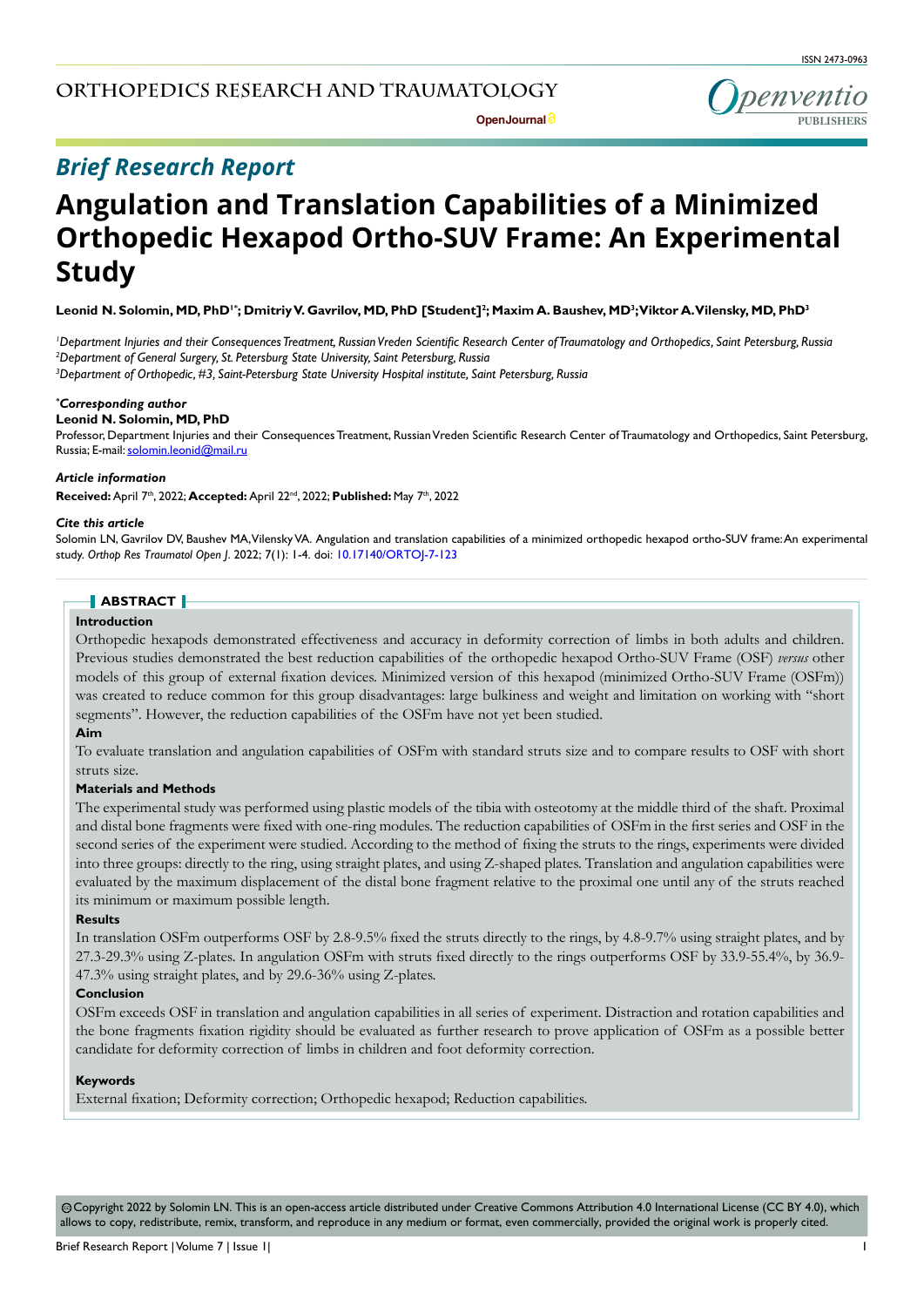

#### **INTRODUCTION**

The orthopedic hexapod Ortho-SUV Frame (OSF), like other well-known orthopedic hexapods,<sup>14</sup> has such disadvantages as large bulkiness and weight of the hardware *versus* the Ilizarov apparatus. There is also an objective limitation on working with "short segments" of the limbs, i.e., when the base and mobile rings are located at a close distance less of than 10-12 cm. The use of Z-shaped plates and "dummy" rings do not provide to solve this problem completely.[5-8](#page-3-1) A "minimized" version of the OSF, minimized Ortho-SUV Frame (OSFm), was developed for this purpose.[3](#page-3-2) OSFm differs from its "big brother", OSF, by a significant reduction in size by 70 cm<sup>3</sup> and weight by 314 grams (Figure 1). This study aimed to determine the capabilities of OSFm for angulation and translation as the most significant for deformity correction.

#### **METHODS**

The bench test was performed using plastic models of the tibia osteotomized at the middle third of the shaft. One-ring 140 mm diameter modules were used to fix each of the bone fragments. The bone fragments were located in the center of the rings. The initial distance between the base and mobile rings was 200 mm.

The reduction capabilities of OSFm with a standard struts size were studied in the first series of experiments. OSF with a short struts size was used in the second comparison series. Three groups were studied depending on the method of fixing the struts to the rings in each series of bench tests: directly to the ring, using six straight plates, and using six Z-shaped plates. Reduction features were evaluated by the maximum displacement of the mobile bone fragment relative to the base one (Figure 2):

1. Plane-parallel in the frontal plane (inward and outward) and in the sagittal plane (anterior and posterior);

2. At an angle in the frontal plane (varization and valgization) and in the sagittal plane (antecurvation and recurvation).

The displacement was stopped when any of the struts reached its minimum or maximum possible length, which was a limitation for the subsequent movement of the mobile bone fragment.

Plane-parallel displacements were measured in mm, and angular displacements — in degrees. To obtain statistically significant data, the experiment was repeated five times with each of the six collected models. The obtained quantitative data were statistically processed in the Statistica version 10.1 program. The



Solomin LN, et al

**(C)** *Plane-parallel using OSF* **(D)** *Angle using OSF*

**(A)** *Plane-parallel using OSFm* **(B)** *Angle using OSFm*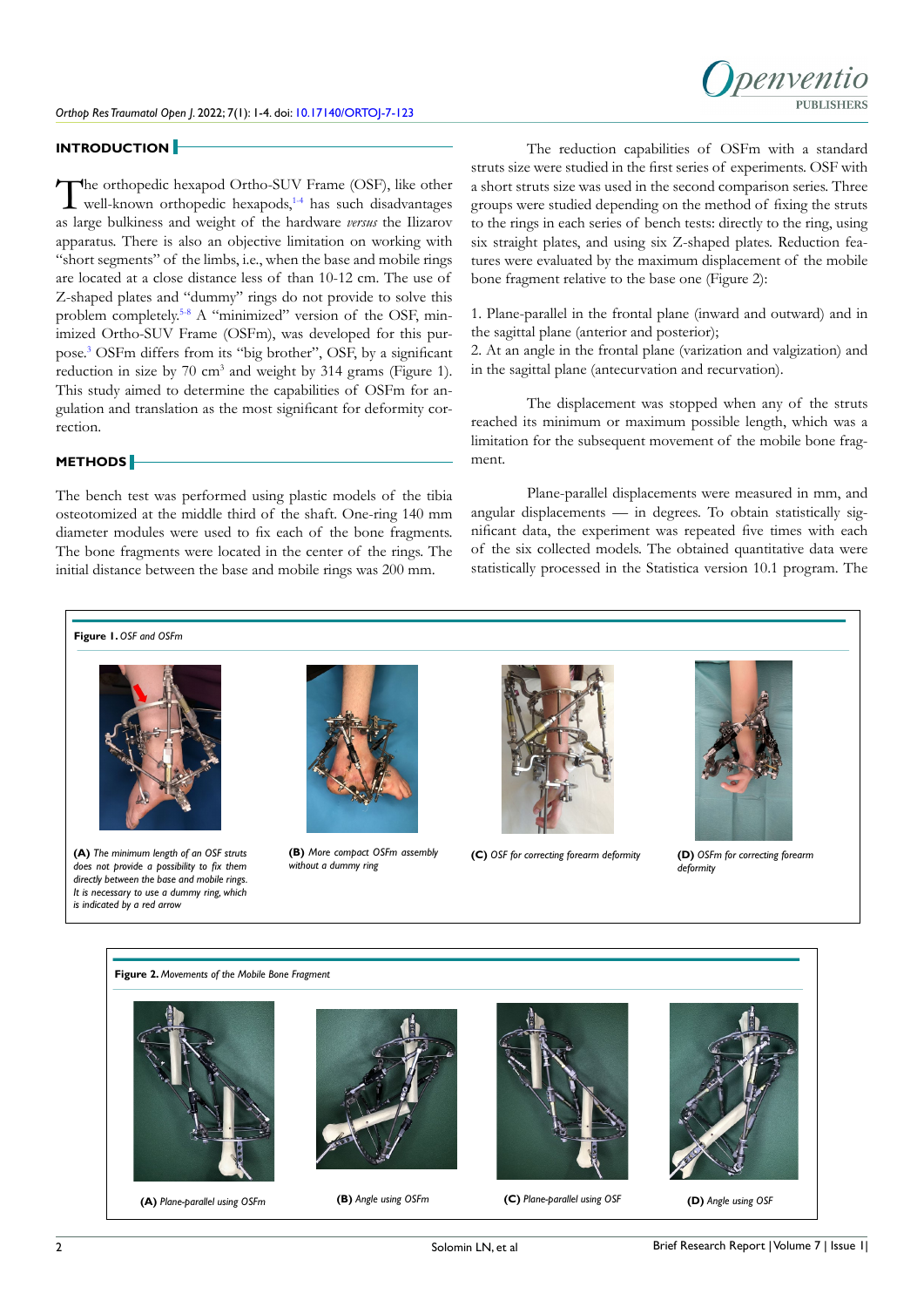

Mann-Whitney test, median Chi-square  $(\chi^2)$  test, and analysis of variance (ANOVA) test were used to compare biases. Differences between groups were considered statistically significant at *p*<0.05.

#### **RESULTS**

OSFm with fixation of the struts directly to the rings exceeds OSF by 6 mm in terms of the capabilities of plane-parallel movement outward and by 3.3 mm inward. OSFm outperforms OSF outward by 6.1 mm and inward by 5.2 mm using straight plates, and outward by 21.6 mm and inward by 15.8 mm using Z-plates. OSFm with fixation of the struts directly to the rings exceeds OSF during plane-parallel movement anteriorly by 9.8 mm and posteriorly by 11.3 mm. OSFm outperforms OSF anteriorly by 7.3 mm and posteriorly by 8.5 mm using straight plates, and anteriorly by 27.5 mm and posteriorly by 29.4 mm using Z-shaped plates (Figure 3).

OSFm with fixation of the struts directly to the rings exceeds OSF by 18.8º in terms of the possibilities of creating (and correcting) varus deformity and with valgization by 19.5º. OSFm outperforms OSF with varization by 19.2º and with valgization by 18.1º using straight plates. OSFm is better at 17.4º with varization and 20.1º with valgization using Z-plates. OSFm with fixation of struts directly to the rings exceeds OSF with antecurvation by 17.3º and with recurvation by 17.4º. OSFm outperforms OSF with antecurvation by 18.4º and with recurvation by 17.9º using straight plates. OSFm provides better result with antecurvation by 18.7º, with recurvation OSF by 16.9º using Z-shaped plates (Figure 4).

#### **DISCUSSION**

Two minimalized modifications of orthopedic hexapods are known: Small Bone System and OSFm. The first one was created based on the Orthex-frame and differs in the reduced size of the elements from its analogue Orthex-frame, Large Bone Sys-tem.<sup>[9](#page-3-3)</sup> Orthex-frame demonstrated clinical efficacy in correcting deformities in children and outperformed the Taylor Spatial Frame (TSF)[.10](#page-3-4) There have been no targeted comparative studies of the reduction capabilities of the minimized version of this hexapod.

The results of the study of the reduction capabilities of OSF and its minimized version, OSFm, demonstrated significant



Brief Research Report | Volume 7 | Issue 1| 3